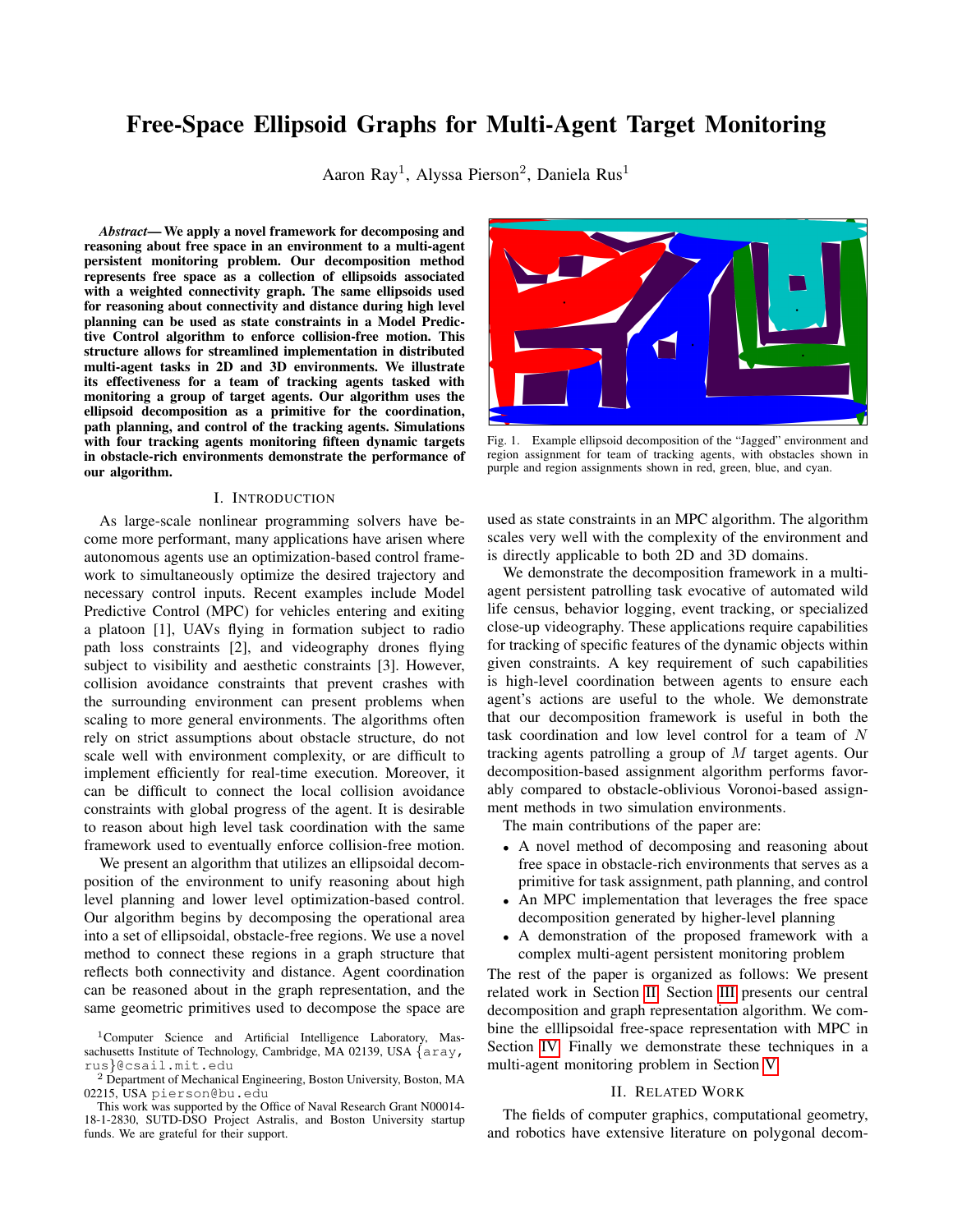positions. Seidel's trapezoidal algorithm [4] is a popular option for 2D decompositions. The Delaunay triangulation [5] is also often used in 2D and 3D. While both of these algorithms are efficient and provide complete decompositions of a region, the small individual pieces that they generate are a poor match for constraints in optimization-based control. We would instead prefer a smaller number of large regions in the decomposition. Finding the minimum number of convex polyhedra to cover a space is NP-Hard [6], [7], although there has been work in the direction of approximate minimal covers. Unfortunately existing solutions in this direction have various shortcomings (e.g. polynomial but large runtime [8] or restrictions to 2D [9]) that make them poor options for the 2D and 3D planning and control tasks that we have in mind. However, minimizing the total number of elements in the decomposition is less important than the quality of each. Even if the number of convex elements is not minimal, if each is large then a path between two points may only require traversing a small number of regions. To this end, we build upon the IRIS algorithm [10] that finds a single large convex region around a seed point.

The ideas in [11] are the closest to our own. In [11], the authors also decompose the free space into a collection of large convex regions to aide path planning. In contrast, our fixed-size representation of each convex region is more appropriate for optimization-based control, and our novel distance metric for building the connectivity graph is more general-purpose than their task-specific graph building.

Our example patrolling task draws inspiration from prior work in multi-agent target-tracking, coverage, persistent monitoring, and pursuer-evader games. One approach to tracking multiple targets with multiple agents is to divide the environment into regions among the trackers, such that each tracker is responsible for their subset of the environment. These coverage control approaches have been demonstrated in non-convex domains [12], [13], [14], [15] or when the total number of targets may be unknown [16], [17]. These coverage problems can also include constraints on viewpoints [18], or incorporate additional camera controls [19], [20] of the tracking vehicles. In persistent monitoring problems, the tracking agents must design strategies to continuously revisit targets within an environment, such as minimizing the time between observations of a given target [21]. Other work focuses on static targets [22] or non-convex environments [23].

Many of these existing works either simplify dynamic and kinematic constraints in order to provide capture guarantees, or consider the full reachability analysis at great computational cost. We demonstrate that our ellipsoid-based graph representation of the environment can address the target assignment and agent control problems in a unified framework and supports realistic, general dynamics models and realtime control. In the same vein as the author's prior work on cooperative target tracking with MPC [24], we show the benefits of jointly reasoning about high-level task coordination and low level control. Here, we focus on how our novel decomposition enables the high level task planning to be carried out with the same geometric primitives used to

ensure safe motion by the MPC.

# <span id="page-1-0"></span>III. ELLIPSOID DECOMPOSITION AND REPRESENTATION

## *A. Decomposition*

We compute an approximate decomposition of the environment's obstacle-free space as a union of convex regions using the IRIS library [10]. Given a seed point, IRIS finds hyperplanes that separate the seed point from all obstacles. The seed point is expanded to the maximum volume ellipsoid enclosed by the hyperplanes, and the process repeats by finding new hyperplanes that separate the ellipsoid from the obstacles. We generate a lattice  $\perp$  of points with spacing d and begin with no regions in the free-space decomposition E. Then, for each point in  $l \nightharpoonup L$ , if it is not contained by any region in  $E$ , we use IRIS to add a new obstacle-free region with  $l$  as the seed point, detailed in Algorithm [1.](#page-1-1)

The regions returned by IRIS can be represented in two ways: the bounding hyperplanes of the polyhedral regions, or the maximum volume ellipsoid constructed within them. Using the region defined by the hyperplanes is a more complete decomposition, but we prefer the ellipsoids for two reasons. First, the description of each region (a centroid and shape matrix) is of a constant size, while the polyhedral regions have varying numbers of sides. Constant-size region description yields a more desirable MPC implementation, as the resulting nonlinear program also has a constant size. Second, ellipsoid-based region descriptions lead to an elegant method of spatially relating free-space regions to each other. We denote ellipsoids as  $M(M, m) = f x j kx m k<sub>M</sub> 1g$ , where  $kwk_A^2 = w^T A w$ .

<span id="page-1-1"></span>

| <b>Algorithm 1 Ellipsoid Decomposition</b> |                                      |                                                  |
|--------------------------------------------|--------------------------------------|--------------------------------------------------|
| 1: procedure ELLIPSOIDDECOMPOSITION(O)     |                                      |                                                  |
| 2:                                         | $F =$ :                              | $\triangleright$ Ellipsoid set initialized empty |
| 3:                                         | LatticePoints $(d)$                  | $\triangleright$ Generate lattice points         |
| 4:                                         | $1$ $1$ $n1$ $\lambda$ $O$           | $\triangleright$ Cull points in obstacles        |
| 5:                                         | while $ L  > 0$ do                   |                                                  |
| 6:                                         | $l \quad l \quad 21$                 | $\triangleright$ Choose new lattice point        |
| 7:                                         | $1 \quad ln l$                       | $\triangleright$ Remove point from set           |
| 8:                                         | $E$ Inflate Ellipsoid(l, O) $\int E$ | $\triangleright$ Inflate                         |
| ellipsoid from lattice seed point          |                                      |                                                  |
| 9:                                         | for $p \n\geq \n\sqcup$ do           |                                                  |
| 10:                                        | if $p \, 2 \, E$ then                |                                                  |
| 11:                                        | $L \quad L \cap p$                   | $\triangleright$ Cull points covered by          |
|                                            | ellipsoid set                        |                                                  |
| 12:                                        | return $E$                           |                                                  |

# <span id="page-1-2"></span>*B. Graph Construction*

To facilitate using this collection of ellipsoids for spatial planning, we construct a graph  $G = (V, E)$  that represents the connectivity of the ellipsoids. Each ellipsoid  $E_j \nightharpoonup E$  is represented by a vertex  $v_j \nightharpoonup V$ , and two vertices share an edge if their associated ellipsoids intersect. We next present an efficient method for checking ellipsoid intersection, which has the benefit of finding a point in the intersection of the ellipsoids if one exists.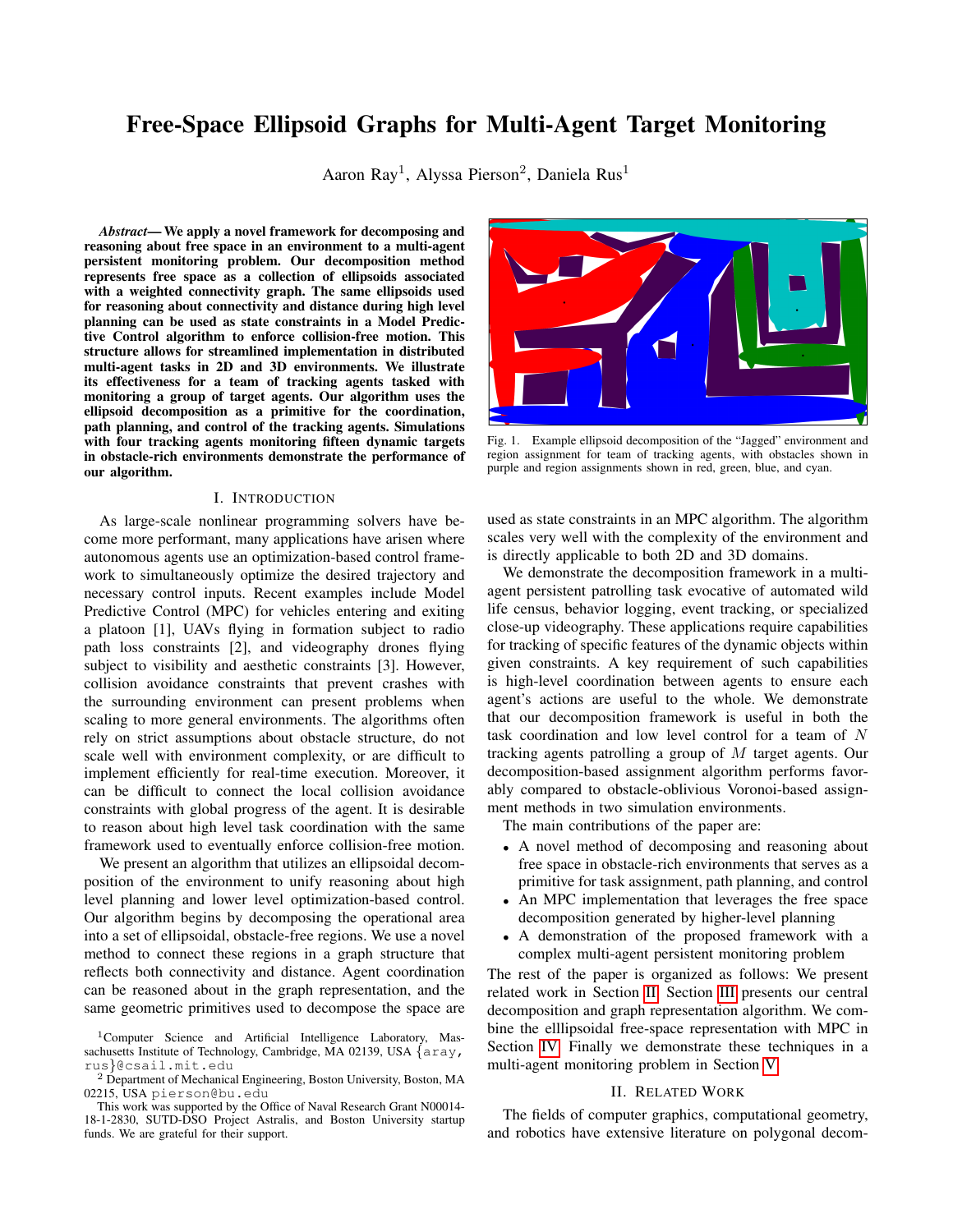<span id="page-2-2"></span>

Fig. 2. Example ellipsoid decomposition generated by Algorithm [1.](#page-1-1) Obstacles are represented in purple and the free-space ellipsoids in blue.

For two ellipsoids  $A(A, a)$  and  $B(B, b)$ , let

$$
E = \lambda A + (1 \lambda)B, \mathbf{m} = E^{-1}(\lambda A \mathbf{a} + (1 \lambda)B \mathbf{b}),
$$

for some  $\lambda$  2 [0, 1]. As proven in [25], **m** is in both ellipses simultaneously for some value of  $\lambda$  on [0, 1] if and only if the two ellipsoids intersect. For  $\lambda = 0$  and  $\lambda = 1$ , m is equal to the origin of ellipse  $B$  and  $A$  respectively. A bisection search on  $\lambda$  will either return a point in the intersection of A and  $B$ , or a point  $m<sub>z</sub>$  that is not in either ellipsoid–a certificate that the ellipsoids do not intersect.

The correctness of our bisection search relies on m moving monotonically from  $\beta$  to  $\beta$ . Proposition [1](#page-2-1) proves the monotonic behavior for axis-aligned ellipsoids with a diagonal shape matrix. In practice, we observe that monotonicity of m holds for general ellipsoids.

<span id="page-2-1"></span>Proposition 1. *Consider two axis-aligned ellipsoids* A(A, a) *and* B(B, b) *with diagonal shape matrices* A *and* B*.*  $k$ **m b** $k$ <sup>*B*</sup> *is monotonically increasing for*  $\lambda$  2 [0, 1]*.* 

*Proof.* First note that  $k$ **m b** $k$  is translation invariant. Without loss of generality, let  $\mathbf{b} = 0$ . Making use of the fact that diagonal matrices commute with each other,

$$
\begin{aligned}\n\text{km} \ \, k_B^2 &= \\
\mathbf{a}^T A^T (\lambda A + (1 - \lambda) B)^{-T} B (\lambda A + (1 - \lambda) B)^{-1} A \mathbf{a} \\
&= \mathbf{a}_i^2 B_{ii} \frac{\lambda A_{ii}}{\lambda A_{ii} + (1 - \lambda) B_{ii}} \n\end{aligned}
$$
\n
$$
= \begin{aligned}\n\text{km} \ \, k \left( \frac{\lambda A_{ii}}{\lambda A_{ii} + (1 - \lambda) B_{ii}} \right) \\
&= \begin{aligned}\n\text{km} \ \, k \left( \frac{\lambda A_{ii}}{\lambda A_{ii}} \right) \\
&= \begin{aligned}\n\text{km} \ \, k \left( \frac{\lambda A_{ii}}{\lambda A_{ii}} \right) \\
&= \begin{aligned}\n\text{km} \ \, k \left( \frac{\lambda A_{ii}}{\lambda A_{ii}} \right) \\
&= \begin{aligned}\n\text{km} \ \, k \left( \frac{\lambda A_{ii}}{\lambda A_{ii}} \right) \\
&= \begin{aligned}\n\text{km} \ \, k \left( \frac{\lambda A_{ii}}{\lambda A_{ii}} \right) \\
&= \begin{aligned}\n\text{km} \ \, k \left( \frac{\lambda A_{ii}}{\lambda A_{ii}} \right) \\
&= \begin{aligned}\n\text{km} \ \, k \left( \frac{\lambda A_{ii}}{\lambda A_{ii}} \right) \\
&= \begin{aligned}\n\text{km} \ \, k \left( \frac{\lambda A_{ii}}{\lambda A_{ii}} \right) \\
&= \begin{aligned}\n\text{km} \ \, k \left( \frac{\lambda A_{ii}}{\lambda A_{ii}} \right) \\
&= \begin{aligned}\n\text{km} \ \, k \left( \frac{\lambda A_{ii}}{\lambda A_{ii}} \right) \\
&= \begin{aligned}\n\text{km} \ \, k \left( \frac{\lambda A_{ii}}{\lambda A_{ii}} \right) \\
&= \begin{aligned}\n\text{km} \ \, k \left( \frac{\lambda A_{ii}}{\lambda A_{ii}} \right) \\
&= \begin{aligned}\n\text{km} \ \, k \left( \frac{\lambda A_{ii}}{\lambda A_{ii}} \right) \\
&= \begin{aligned}\n\text{km} \ \, k \left( \frac{\lambda A_{ii}}{\lambda A_{ii}} \right) \\
&= \begin{aligned}\n\text{km} \ \, k \left( \frac{\lambda A_{ii}}{\lambda A_{ii}} \
$$

As *A* and *B* are positive definite,  $\frac{B_{ii}}{A_{ii}}$  2 (0, 1). Additionally,

$$
\frac{\lambda}{\lambda + (1-\lambda)\frac{B_{ii}}{A_{ii}}},
$$

is monotonically increasing in  $\lambda$  0, for any  $\frac{B_{ii}}{A_{ii}}$  2 (0, 1). As  $a_j^2 B_{ij}$  is also positive,  $k \mathbf{m} k_B^2$  is monotonically increasing for  $\lambda$  2 [0, 1]. Squaring a positive function preserves monotonicity, so  $k**m**$  b $k<sub>B</sub>$  is monotonically increasing for  $\lambda$  2 [0, 1], thus completing our proof.

The length of the path m is an upper bound on the collision-free distance between the centroids of two ellipsoids. We define a distance heuristic  $\hat{d}$  as

$$
\hat{d}(E_1, E_2) = \int_0^2 \frac{dm}{d\lambda} d\lambda,
$$

which we compute numerically. The weighted edge set  $E$  of the ellipsoid connectivity graph is then defined by

$$
E = (i, j, \hat{d}(E_i, E_j)) j E_i \setminus E_j \Theta ; ,
$$

for  $E_i$ ,  $E_j \nightharpoonup z E$ , where  $e = (i, j, w)$  denotes an edge from vertex i to vertex j with weight w. The resulting edge weights may violate the triangle inequality. To make the graph metric and provide a tighter bound on the shortest distance between ellipsoid centers, the weight of each edge can be updated to the weight of the lowest-weight path between its two endpoints in the original graph.

The graphical interpretation of environment free space, G, and the associated obstacle-free ellipsoids can now be used for task assignment and path planning, while the associated ellipsoids are useful for collision-free motion planning.

## <span id="page-2-3"></span>*C. Path Planning*

To move around the environment while avoiding obstacles, a mobile agent must plan a path in the ellipsoidal decomposition graph G from its current location  $\mathbf{x}_{start}$  to some  $\mathbf{x}_{goal}$ . To find such a path, we augment  $G$  with an additional vertex for the start and goal positions. Each of the two additional vertices shares an edge with vertices corresponding to the ellipsoids containing that point. The augmented vertex set is  $V' = V \int f v_{start}, v_{goal} g$ , and the augmented edge set is

$$
E' = E \int f(v_{start}, j, k\mathbf{x}_{start} \quad \mathbf{e}_j k) \ j \ k\mathbf{x}_{start} \quad \mathbf{e}_j k_{E_j} \quad 1g
$$

$$
\int f(v_{goal}, j, k\mathbf{x}_{goal} \quad \mathbf{e}_j k) \ j \ k\mathbf{x}_{goal} \quad \mathbf{e}_j k_{E_j} \quad 1g,
$$

for  $E_i(E_i, e_i)$  2 E.

The shortest path from  $v_{start}$  to  $v_{goal}$  in the augmented graph  $G' = (V', E')$ , which we denote  $E^*$ , corresponds to an upper bound on the minimum collision-free distance from  $x_{start}$  to  $x_{goal}$ . If the start and goal points are within the same ellipsoid, this pathfinding method may return a longer ellipsoid sequence than the single shared ellipsoid, depending on their position relative to the current ellipsoid's center. We explicitly check for this case, and if the start and end points share an ellipsoid we set  $E^*$  to be the current ellipsoid. In the patrolling case study, we pre-compute the shortest path between all pairs of nodes with the Floyd-Warshall algorithm [26, Chapter 5].

We use  $E^*$  to construct a sequence of waypoints between  $x_{start}$  and  $x_{goal}$ . A point in the intersection of each successive pairs of ellipsoids is added to the sequence, computed as described in Section [III-B.](#page-1-2)

#### IV. ELLIPSOID DECOMPOSITION WITH MPC

<span id="page-2-0"></span>Given a sequence of waypoints from the graph-based path planning algorithm, we use a flexible Model Predictive Control (MPC) formulation to solve for the agent control inputs. Progress toward the next waypoint is achieved with a distance-based stage cost over the planning horizon, and a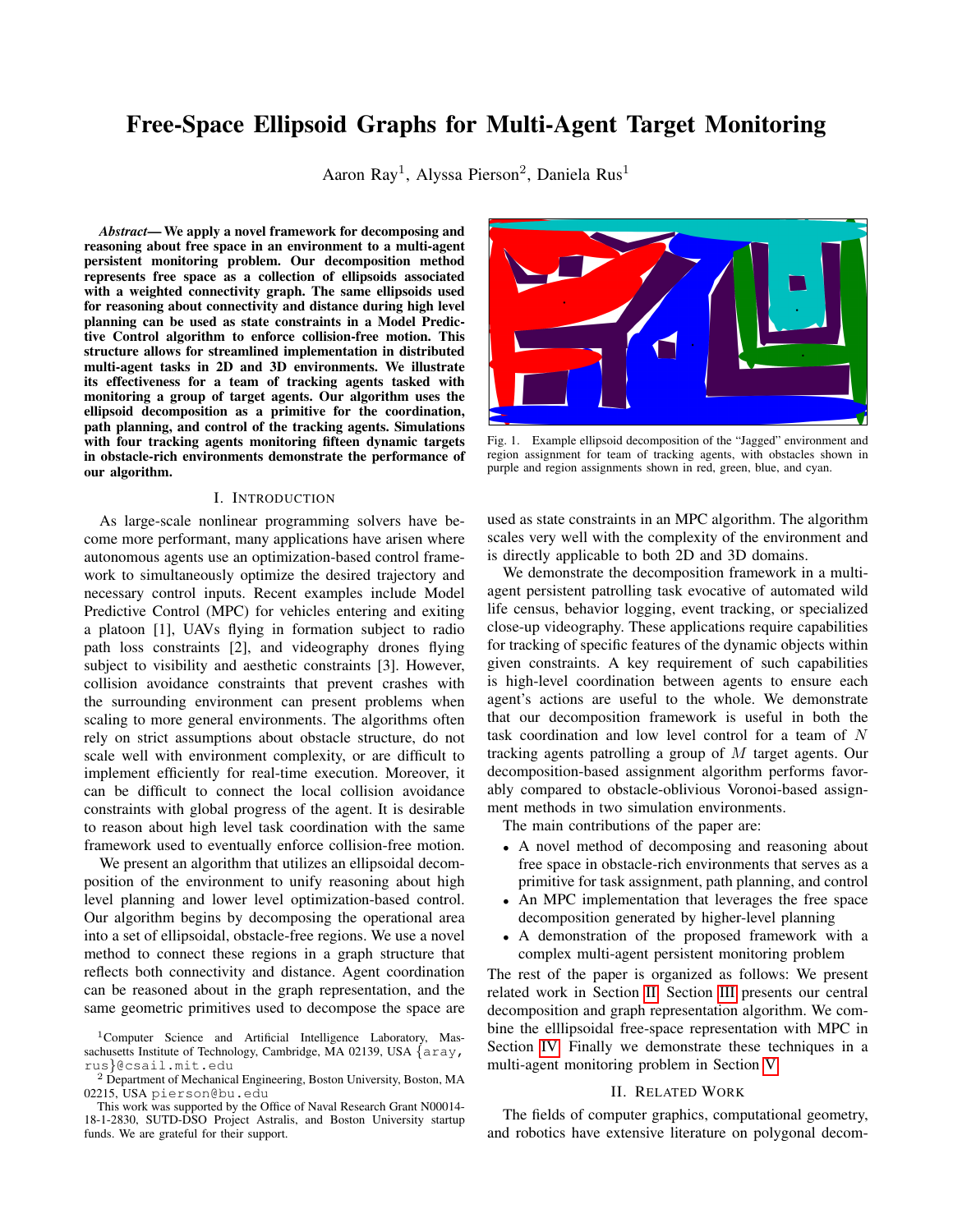<span id="page-3-0"></span>

Fig. 3. Example of switching indices  $h_t$  and  $h_e$ . The first half of the trajectory (in blue) optimizes cost  $I^1(x)$  based on distance to intermediate waypoint. The second half of the trajectory (in magenta) optimizes cost  $\ell^2(x)$  toward the following waypoint. The switching indices are updated between MPC iterations depending on the predicted trajectory. In general,  $h_e$  and  $h_t$  need not be the same.

dynamically updated "cost switching" index ensures further progress toward the following waypoint. A similar updating index constrains each point on the planning horizon to be inside one of two free-space ellipsoids.

# *A. Cost Switching*

To make progress toward the final goal position, we expect the agent to move toward the next waypoint in the sequence generated by the path planning algorithm. In practice, this intermediate waypoint may be within the planning horizon. It would be undesirable for the waypoint to be fixed for the entire planning horizon, which would lead to a trajectory that slows down or stops at the waypoint. Instead, part of the trajectory has a cost function related to the closest waypoint, while the rest is incentivized to reach the following waypoint.

We denote the cost functions related to the first and second waypoints as  $l^1(\mathbf{x})$  and  $l^2(\mathbf{x})$ . In the simple case where the agent's only objective is moving between a fixed start and end point, then  $l^1$  and  $l^2$  is the distance between the target and corresponding waypoint. Our case study in Section [V](#page-4-0) shows an example of a more complicated cost function. We define a *cost switching index*  $h_t$ , which determines when the MPC switches from the primary cost function  $l^1$  to the secondary cost function  $l^2$ . Initially,  $h_t$  is set to  $N + 1$ , one larger than the MPC horizon. Each time a solution is returned from the MPC, the predicted trajectory for the agent is compared to the intermediate waypoint location.  $h_t$  is set to the first index where the tracking trajectory enters within some radius of the waypoint. After this point, it spends the rest of the horizon optimizing for the secondary goal. As the agent approaches the first waypoint,  $h_t$  decreases and more of the trajectory is pulled toward the second waypoint. This effect is illustrated in Figure [3.](#page-3-0)

# *B. Constraint Switching*

Staying within the union of obstacle-free ellipsoids  $E$ allows an agent to avoid collisions with the environment. However, the union of ellipsoids is nonconvex, and imposing the constraint directly onto the MPC increases solution times and leads to poor local optima. Previous works [27], [28] address this issue by formulating the constraints as a mixedinteger convex nonlinear program, where exactly one convex region is the active constraint at each timestep. Unfortunately, requiring the solver to support integer constraints removes the possibility of using faster continuous nonlinear solvers. Instead, we employ a *constraint switching index*  $h_e$  analogous to the cost switching index that controls which freespace ellipsoid constrains each stage of the MPC.

The ellipsoids that we choose come from the path planning solution  $E^*$ . The first ellipsoid contains the agent and first waypoint. The second ellipsoid contains the first and second waypoints. We denote the first and second collision avoidance ellipsoids as  $\mathcal{M}_1(M_1, m_1)$  and  $\mathcal{M}_2(M_2, m_2)$ . The first ellipsoid constraint is active until step  $h_e$  of the MPC horizon. The second ellipsoid constraint is active from step  $h_e$  onward. This results in a pair of quadratic constraints for each agent,  $k\mathbf{x}_k$   $\mathbf{m}_i k_{M_i}^2$   $d_k$ ,  $i \, \hat{2} \, \mathcal{F}0, 1 \, \text{g}$ , defined for each step  $k$  of the MPC horizon.

Setting  $d_k^i$  to 1 constrains **x** to be within ellipsoid  $\mathcal{M}_i$  at time k. Setting  $d_k$  to 1 turns off the constraint at time k. We set  $d_k^0$  to 1 if  $k$  h<sub>e</sub>, and 1 otherwise. Similarly,  $d_k^1$  is equal to 1 if  $k < h_e$ , and 1 otherwise. Thus, in the interval  $[0, h_e)$ , only the  $\mathcal{M}_1$  ellipsoid constraint must be satisfied, and vice-versa for  $[h_e, N \ 1]$ . Within each of these intervals, the feasible positions for x are convex, which yields more reliable MPC performance in practice. We update  $h_e$  in a similar manner to  $h_t$ , based on what portion of the previous MPC solution was contained in the second ellipsoid.

### *C. Full Formulation*

The full MPC formulation can be written as a constrained nonlinear optimization problem:

<span id="page-3-2"></span>
$$
\underset{\mathbf{w}_{1:N},\mathbf{u}_{1:N}}{\text{argmin}} \quad \underset{k=1}{\overset{1}{\mathcal{U}}_{k}(\mathbf{x}_{k})} \mathbb{1}(k < h_{t}) + l_{k}^{2}(\mathbf{x}_{k}) \mathbb{1}(k - h_{t}) + q(\mathbf{u}_{k})
$$
\n
$$
\tag{1a}
$$

s.t. 
$$
W_1 = W(0)
$$
, (1b)

$$
\mathbf{w}(t_{c,n}) = f(\mathbf{w}(t_{c,n}), \mathbf{u}(t_{c,n})), \qquad (1c)
$$

<span id="page-3-1"></span>
$$
k\mathbf{x}_k
$$
  $\mathbf{m}_i k_{M_i}^2$   $d_k^i$ ,  $i \, 2 \, \text{f0}, \, 1g$  (1d)

w 2 W, u 2 U, 8k 2 f1, . . . , Ng. (1e)

In our implementation, the system dynamics  $\mathbf{w} = f(\mathbf{w}, \mathbf{u})$ are enforced with a third order collocation method [\(1c\)](#page-3-1), as discussed in [29].  $t_{c,n}$  denotes the time corresponding to the  $n<sup>th</sup>$  collocation point, and the resulting constraint can be represented directly in terms of  $W_{1:N}$  and  $U_{1:N}$ . A control effort regularization function  $q$  is added to the cost function to encourage smoother control inputs. We let  $q(\mathbf{u})$  be proportional to  $k\mathbf{u}k^2$ . The first control input  $\mathbf{u}_1$  is applied to the system, and then the optimization re-solved in a receding horizon manner.

Note that the number of constraints necessary to enforce collision-free motion is constant and independent of the environment's complexity. While a polytope representation of free space results in a varying number of halfplane constraints, here we always have two constraints based two ellipsoids. This greatly aids MPC implementations where the solver is pre-compiled or reused between iterations.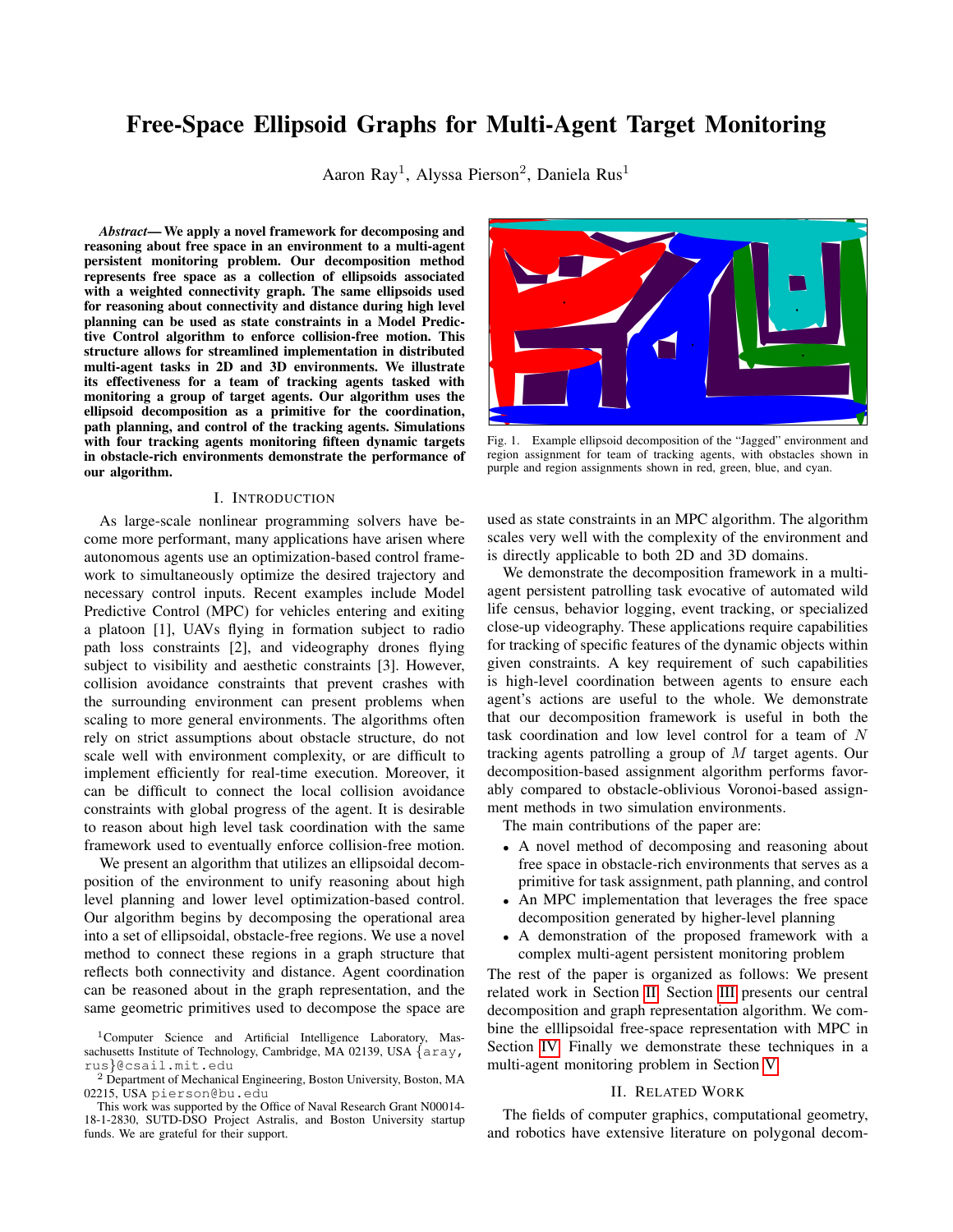# V. PERSISTENT MONITORING CASE STUDY

<span id="page-4-0"></span>We consider a multi-agent patrolling problem to demonstrate how our ellipsoidal decomposition algorithm provides a useful tool for jointly reasoning about planning and control. A team of tracking agents must periodically visit a group of moving target agents from a relative viewpoint. We demonstrate a task assignment algorithm that uses the decomposition graph G to reason about task assignments for the agents, and then uses the ellipsoids associated with paths in G to impose collision avoidance constraints in a viewpointaware MPC. We evaluate the proposed algorithm in a 2D simulation in two different environments that feature nonconvex obstacles of varying shape and size, shown in Figure [1](#page-0-1) (Jagged Environment) and Figure [2](#page-2-2) (Spiral Environment).

# *A. Problem Formulation*

Here, a team of N trackers seeks to observe  $M$  targets, with target-centric viewpoints specified as objectives. The team of tracking agents must be controlled to minimize the time between observations of each target. For each target  $m \nightharpoonup \mathcal{F}$ , ...,  $Mg$  we denote the desired viewing direction  $\eta$ , viewpoint tolerance  $\theta$ , and maximum distance  $r_{\text{max}}$ . For a tracking agent to successfully observe target  $m$ , it must enter a circular arc relative to m with medial axis  $\eta$ , angle  $\theta$ , and radius  $r_{max}$ .

Tracking agents move subject to second order unicycle dynamics, with the state consisting of position, heading angle, linear velocity, and angular velocity:  $w = x, y, \theta, v, \omega$ , and the control input consisting of longitudinal and angular acceleration:  $\mathbf{u} = [a, \alpha]$  The dynamics evolve according to  $\mathbf{w} = [v \cos(\theta); v \sin(\theta); \omega; a; \alpha].$ 

The tracking agents are constrained to have a velocity in the range  $[0, 3]m/s$ , with acceleration constrained to be in [ 1, 1] $m/s<sup>2</sup>$ . Angular velocity is constrained to [ 3, 3] rad/s, with angular acceleration constrained to  $\begin{bmatrix} 2, 2 \end{bmatrix}$  rad/s<sup>2</sup>. The acceleration constraints and second order dynamics make this a nontrivial control problem, even before considering the viewpoint cost function.

The target agents are given random obstacle-free destination points in the environment and move according to a first order unicycle model with a constant velocity of  $0.3m/s$  (angular velocity is controlled directly). They plan intermediate waypoints with the method outlined in Section [III-C,](#page-2-3) and heading is driven with a Proportional Derivative (PD) feedback controller. By virtue of the waypoint choice, the target agents are usually in obstacle-free space, although they may occasionally drive through obstacles.

# *B. Task Assignment*

Before task execution, the approximate ellipsoidal decomposition of free space  $G$  is constructed. At runtime, each tracking agent is assigned a subset of the targets it is responsible for observing. This subset updates according to changes in distribution of targets. Each tracking agent plans an order for visiting each of its assigned targets. The assignment order is used to generate a collision-free reference path for the tracker, which is followed by an MPC.

We examine two complementary methods for the assignment step. The first method dynamically updates each agent's

region of responsibility online. Let  $\hat{D}(\mathbf{x}_i, \mathbf{x}_j)$  return the shortest distance based on the approximation from  $G'$ . Each target is assigned to the closest tracker, as estimated by  $\hat{D}$ . The second method finds a static partition of the environment and assigns each tracker agent to a fixed region. We partition the set of free-space ellipsoids among the tracking agents with a greedy k-center approximation problem. For a metric graph  $G = (V, E)$ , the k-center problem is to find a subset of vertices  $V 2 V$  such that the maximum distance between any vertex in G and a vertex in  $\vee$  is minimized. The problem is NP-Complete, but there is a simple heuristic that guarantees at most twice the optimal distance: with  $\vee$  initialized with a single random node, add the node in  $\vee$  that is furthest from any node in  $\vee$  and repeat  $k$  1 times [30]. Such a decomposition is illustrated in Figure [1.](#page-0-1) Each tracking agent is assigned responsibility for the targets currently in its designated partition. While the regions have some overlap, they generally ensure that the tracking agents are distributed around the environment. The two methods of dividing targets can be used interchangeably, depending on whether it is desirable to have each agent confined to a known region.

Once the targets have been divided among the tracking agents, a greedy heuristic  $h$  is used to guide the tracker's visitation order of its assigned targets. The visitation order heuristic is a weighted combination of each target's distance and the amount of time since it has been surveyed. Formally,

$$
h^i = \hat{D}(\mathbf{x}_{\text{tracker}}, \mathbf{x}_{\text{target}}^i) \quad w_{\text{staleness}}(t_{\text{now}} \quad t_{\text{seen}}^i).
$$

The heuristic balances opportunism in viewing targets that are convenient with an incentive to seek out targets that have not been seen in a while. The targets are pursued in ascending order of  $h_i$ , although as the ordering is updated at every timestep only the first two targets affect the control policy.

# *C. MPC Viewpoint Cost*

We define a viewpoint cost function that encodes the desire to view the target from a specific angle and distance. Consider a target at position  $x_{target}$  with a desired viewing direction  $\eta$ . In order to get the desired observation of the target, the tracking agent must enter into an arc with opening angle  $\theta$  around  $\eta$ , and within distance r. Let  $\times$  denote the vector from  $x_{target}$  to  $x_{tracer}$ . The viewpoint cost function  $l$  is composed of a term that penalizes the deviation of  $\times$ from the direction of  $\eta$  and the length of  $\times$  from the desired viewing distance. The viewpoint cost function is defined as

<span id="page-4-1"></span>
$$
l(x) = \frac{\mathbf{x}^T}{k\mathbf{x}^T}\boldsymbol{\eta} + (k\mathbf{x}^2 - r^2)^2.
$$
 (2)

The position and direction of interest of the target are predicted over the horizon of the MPC planning. As a result,  $l(x)$  is implicitly a function of time from the timedependence of  $\times$  and  $\eta$ . We make this explicit by notating  $l_i(\mathbf{x})$  as the cost function relative to the target at time i. Our implementation predicts the target's future motion assuming no control inputs are applied to the target over the planning horizon. When a tracker agent's current position relative to its current target enters the desired viewing cone, we consider the target to have been visited. When the tracking and target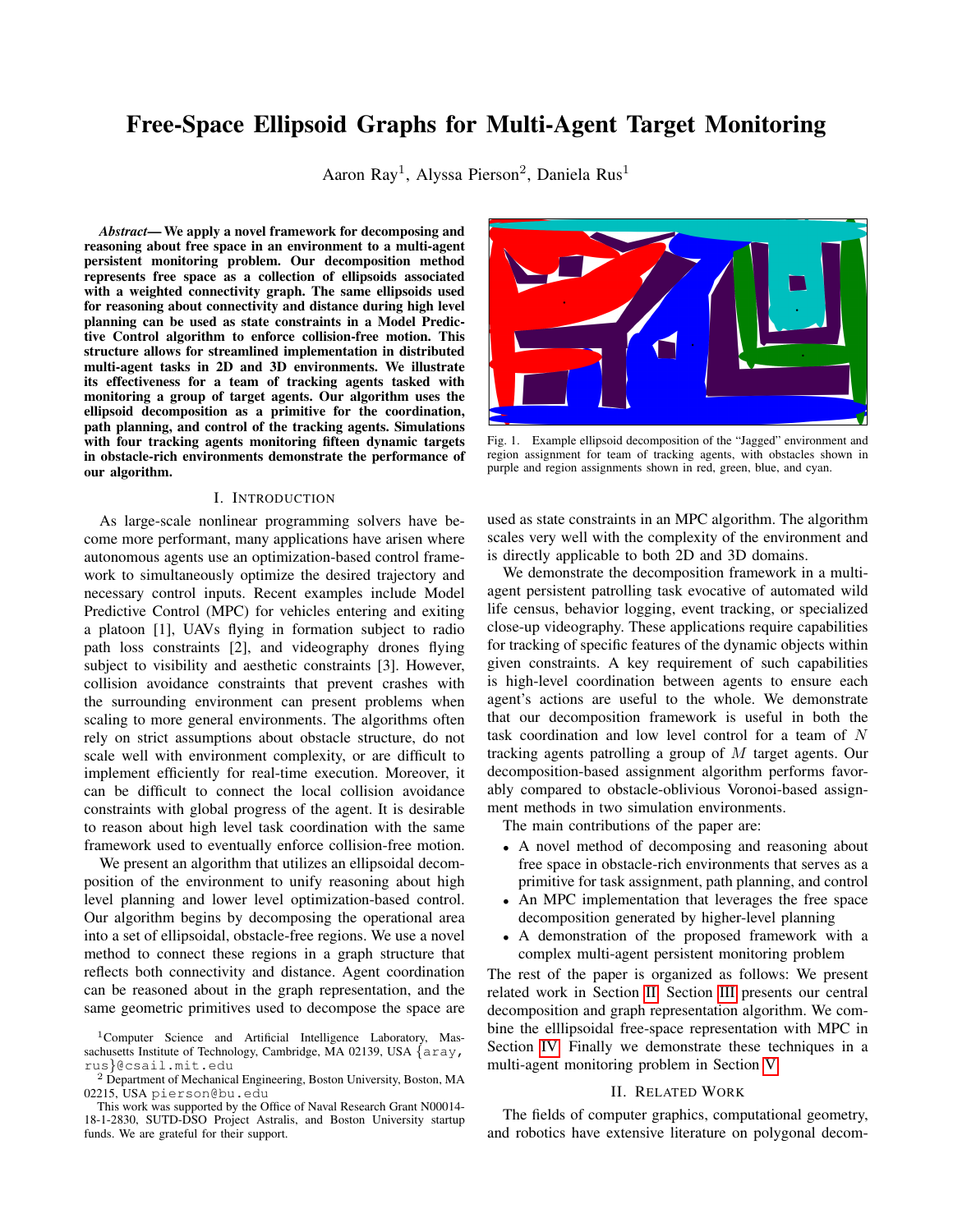agent share an ellipsoid or are in adjacent ellipsoids, the cost function l is used as cost  $l^1$  or  $l^2$  in [\(1\)](#page-3-2). In this case, the cost switching index  $h_t$  can be updated based on when the predicted trajectory enters the target's viewing cone.

# *D. Simulation*

The viewpoint-optimizing cost function [\(2\)](#page-4-1) for each agent is optimized subject to the agent dynamics by implementing [\(1\)](#page-3-2) in Casadi [31] and solving with IPOPT [32]. The MPC considers a five second horizon, comprised of 40 equallyspaced steps. It takes an average of 50ms per MPC solution on an Intel Core i7-9750H CPU @ 2.60GHz. The MPC is given its previous solution as an initial guess. The computation for decomposition and graph construction is dominated by the ellipse inflation at each seed point. The ellipse inflation takes under 6 seconds in both test environments.

Still frames from our video illustrating the tracking task within Environment 2 are shown in Figure [6.](#page-5-0) We simulate both the static and dynamic ellipsoid region assignment algorithms. We compare these algorithms to a static and dynamic obstacle-oblivious assignment methods. The first comparison is to a static, obstacle-oblivious Voronoi partition of the space, with the same seed points used as the k-centers defining the ellipsoid partition. The second comparison is a dynamic Voronoi assignment algorithm, where targets are assigned to the closest tracker at every iteration without consideration of obstacles. All four algorithms use the same path planning and MPC implementations. Figure [4](#page-5-1) presents the mean time between visits for targets, and Figure [5](#page-5-2) presents the maximum time between visits for the targets over 51 runs. Each run randomizes the initial positions of the target agents and simulates 625 seconds of the tracking task. The static region assignments are slightly different between runs due to the stochastic nature of the k-centers approximation algorithm.

In both domains, the algorithms with dynamically allocated regions of responsibility outperform the static region assignments. This is unsurprising, as dynamic partitioning enables tracking agents to directly respond to shifting distributions of the target agents. In both environments, the dynamic ellipsoid decomposition method outperforms the dynamic Voronoi method, for both metrics of mean visit delay and maximum visit delay. The static ellipsoid decomposition slightly underperforms the static Voronoi method in the Spiral environment and outperforms it in the Jagged environment. The static ellipsoid decomposition compares most favorably when there are larger free-space regions thinly separated by obstacles, which is better reflected in the Jagged environment. Overall, these simulations demonstrate the efficacy of our ellipsoid decomposition and path planning to perform complex multi-agent tasks.

# VI. CONCLUSIONS AND FUTURE WORK

This paper has demonstrated a novel method for decomposing and reasoning about spatial structure in obstaclerich 2D and 3D environments. The obstacle aware ellipsoidbased graph decomposition enables high-level coordination between agents, path planning, and collision-free motion planning in a unified representation. We have demonstrated

<span id="page-5-1"></span>

Fig. 4. Mean time between target visitation for the four algorithms.

<span id="page-5-2"></span>

Fig. 5. Max time between target visitation for the four algorithms.

<span id="page-5-0"></span>

Fig. 6. Evolution of a tracking simulation over time. Four tracking agents are pictured as black dots. Purple blocks represent obstacles. Red dots represent targets of interest, and red triangles are relative viewpoint from which they must be viewed by a tracker. Green lines are the tracking agents' MPC plan at the current iteration. The dark blue line connects each tracker with its currently-assigned target.

the utility of this framework with a multi-agent persistent monitoring task where an MPC algorithm leverages the decomposition to monitor a team of target agents from desired viewpoints. We hope to extend the applications of this ellipsoid framework to other multi-agent tasks as a coordination and planning primitive.

#### **REFERENCES**

[1] S. Graffione, C. Bersani, R. Sacile, and E. Zero, "Non-linear mpc for longitudinal and lateral control of vehicle's platoon with insert and exit manoeuvres," in *International Conference on Informatics in Control, Automation and Robotics*. Springer, 2020, pp. 497–518.